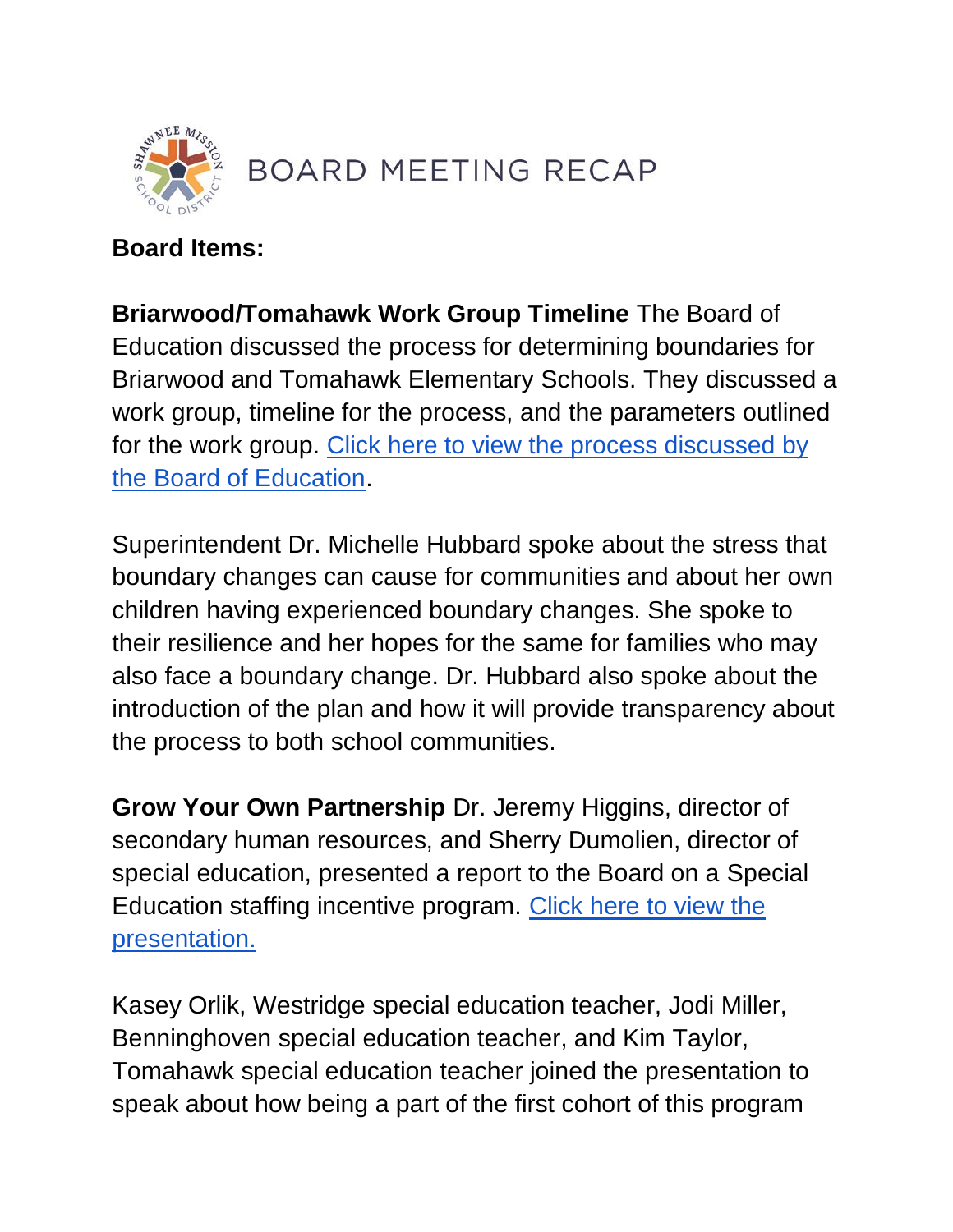was a beneficial experience. Later in the meeting the Board of Education approved the use of federal Elementary and Secondary School Emergency Relief (ESSER 3) special education funds to invest in the SpEd Grow Your Own Cohort 2 Partnership with Fort Hays State University. [Click here to view the action item.](http://go.boarddocs.com/ks/smsd/Board.nsf/goto?open&id=CDMQBM67B10F)

# **Legislative Update**

Dr. Stuart Little, district lobbyist, provided an update to the Board of Education on what is anticipated in the final days of the legislative session. [The update can be viewed at 1:10:26.](https://youtu.be/Ehtq40rDTRs)

**Board Policy** The Board of Education held second readings and approved the following policies.

[Revised Board Policy DL:](http://go.boarddocs.com/ks/smsd/Board.nsf/goto?open&id=CCSQV66B147A) Tax Increment Finance (TIF) Review [Revised Board Policy IF:](http://go.boarddocs.com/ks/smsd/Board.nsf/goto?open&id=CCSQVE6B2106) Public Concerns/Complaints About Instructional and Library Resources [Revised Board Policy IIA:](http://go.boarddocs.com/ks/smsd/Board.nsf/goto?open&id=CCSQVK6B27CA) Performance-Based Credits [Revised Board](http://go.boarddocs.com/ks/smsd/Board.nsf/goto?open&id=CCSQVW6B3603) Policy JBCB: In-District Transfers [Revised Board Policy JCDB:](http://go.boarddocs.com/ks/smsd/Board.nsf/goto?open&id=CCSQW66B3CFA) Dress Code The Board amended the revised Board Policy KGA: Personal Use of District Personal Property and Equipment. Click here to view [the amended and approved policy.](https://smsdorg.finalsite.com/fs/resource-manager/view/6313aafb-4281-4e64-a384-3dc007726316) 

**2022-2023 Calendar Update** The Board of Education approved an update to the 2022-2023 school calendar. With this approval, April 10, 2023 was changed from a student contact day to a professional learning day. For more information and the revised calendar, [click here.](http://go.boarddocs.com/ks/smsd/Board.nsf/goto?open&id=CDJK6Q50609E)

### **From the Superintendent Report:**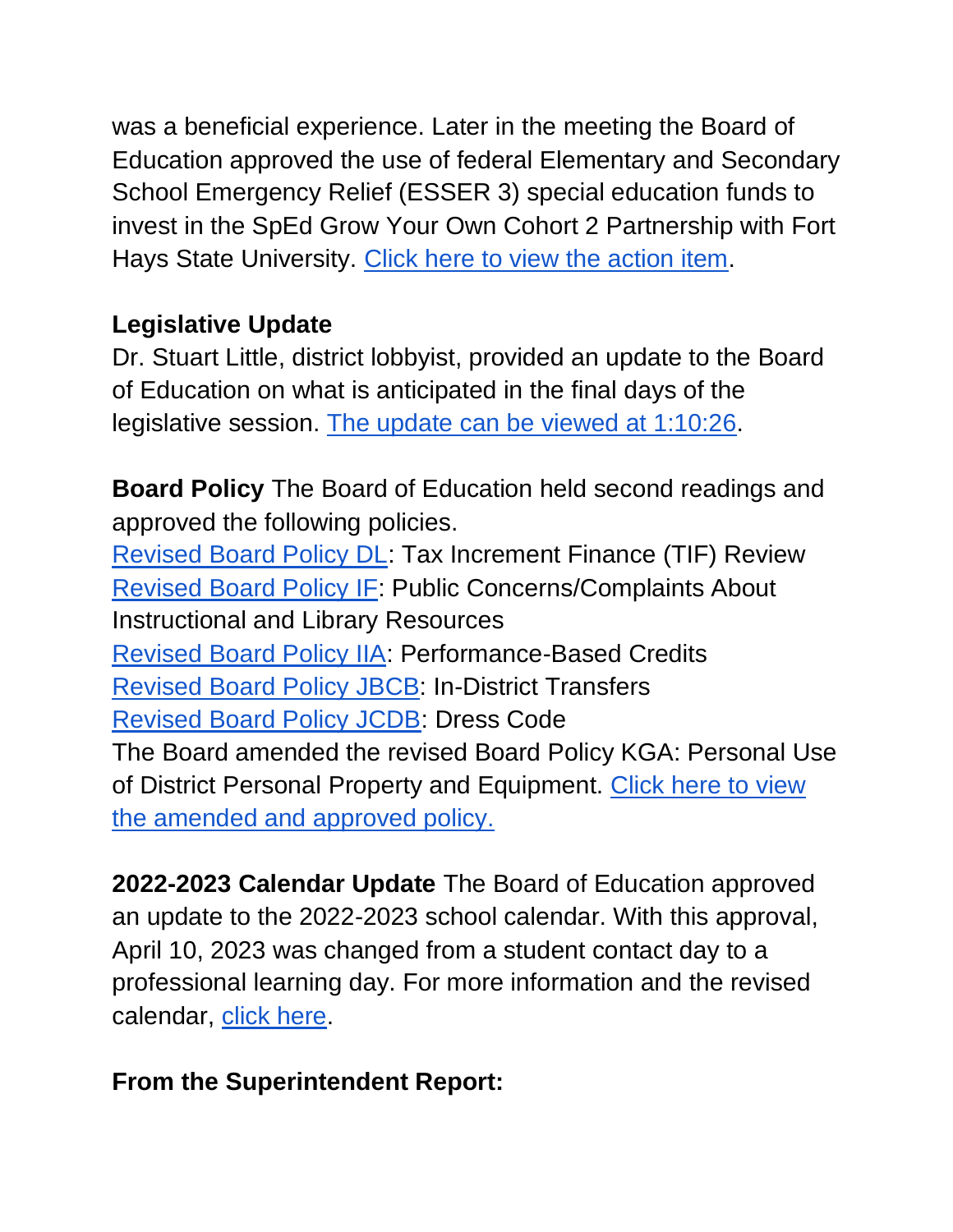

**JAG-K Success** Shawnee Mission students demonstrated outstanding skills at this year's Jobs for America's Graduates Kansas (JAG-K) State Career Development Conference. At this event, three high school students qualified for the first-ever JAG-K

national competition.

## They include:

Phoenix Riesner a junior from Shawnee Mission West Anylah Jones, a junior from Shawnee Mission North Damien Pool, a sophomore from Shawnee Mission North High **School** 

These students are preparing for the national competition to be held in Dallas in early May. Westridge Middle School's JAG-K team also earned the first-place title for the second consecutive year. Multiple students took home individual honors. JAG-K is an in-school program that helps students build skills to prepare them for college and career. [Click here to view](https://www.smsd.org/about/news-archives/news-archive-details/~board/2021-2022-district-news/post/smsd-students-shine-in-career-development-contest) the complete list of awards earned by SMSD students at the state competition.



**Journalism Honor** The Kansas Scholastic Press Association honored Tucker Love, journalism instructor at Shawnee Mission South High School, with the 2022 Sunflower Award. This is given to new advisors who show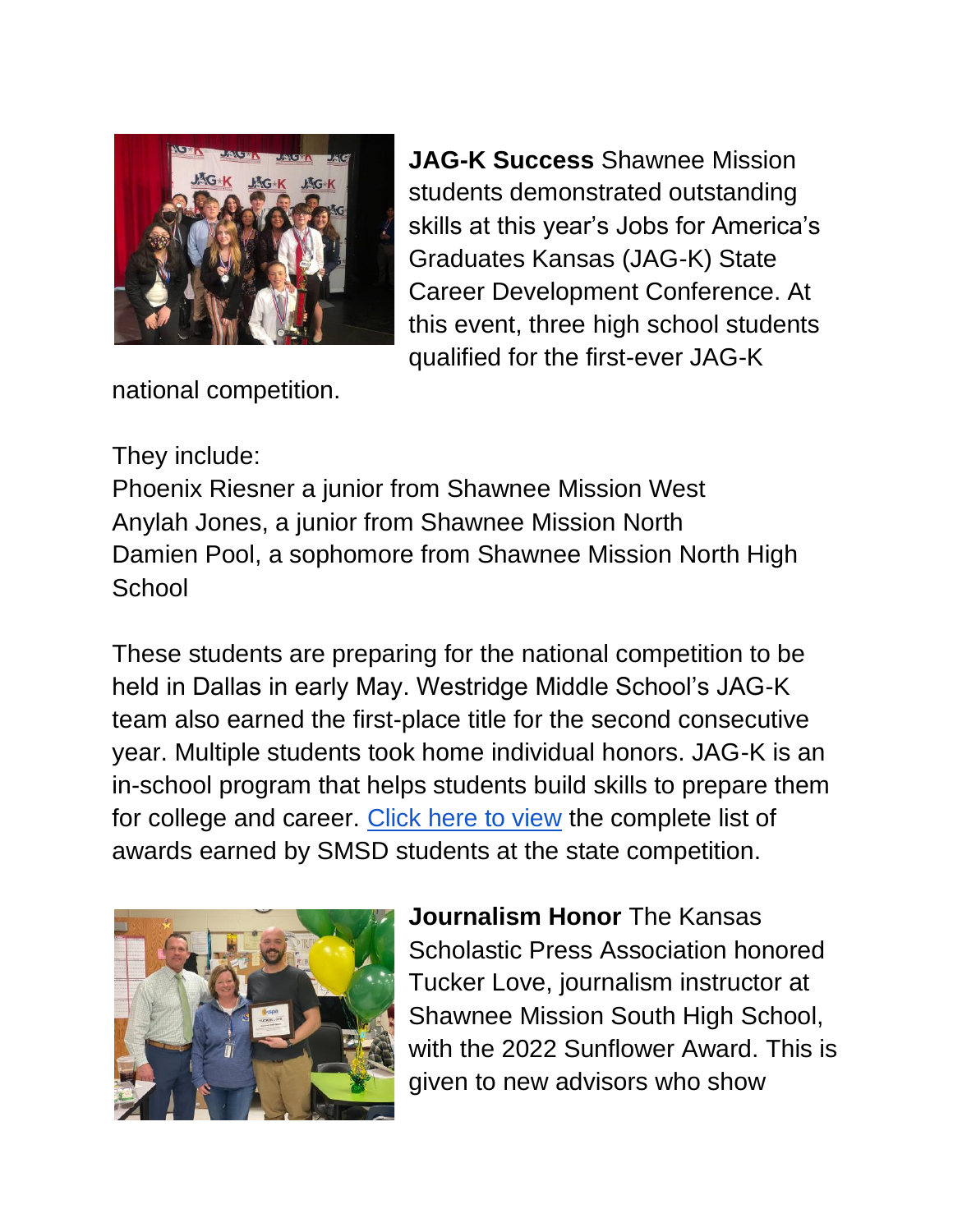enthusiasm and dedication to building a strong journalism program and aims to encourage teachers to remain in the profession, according to the KSPA website.

Love was a Shawnee Mission journalism student, student-taught in Shawnee Mission and has expressed appreciation for the ways all Shawnee Mission high school journalism advisors have strengthened his work as a teacher.



**Aspirations in Computing** This year, three Shawnee Mission high school students earned Aspirations in Computing awards. Hannah Poe, a senior from Shawnee Mission South, was named an affiliate winner. Kate

Swift, a Shawnee Mission South junior, and Grace Cramblett, a Shawnee Mission Northwest senior and cybersecurity student, were recognized with affiliate honorable mentions. This honor is given by The National Center for Women and Information Technology. Honorees are selected based on a long list of qualities including computing and leadership experience and tenacity in the face of barriers to access. The recognition is given to honor students for their computing-related achievements and interests and to encourage them to pursue their passions. Superintendent Dr. Michelle Hubbard also congratulated their instructors, Vince LaVergne, Shawnee Mission South math teacher, and Jessica Tickle, engineering Signature Program instructor.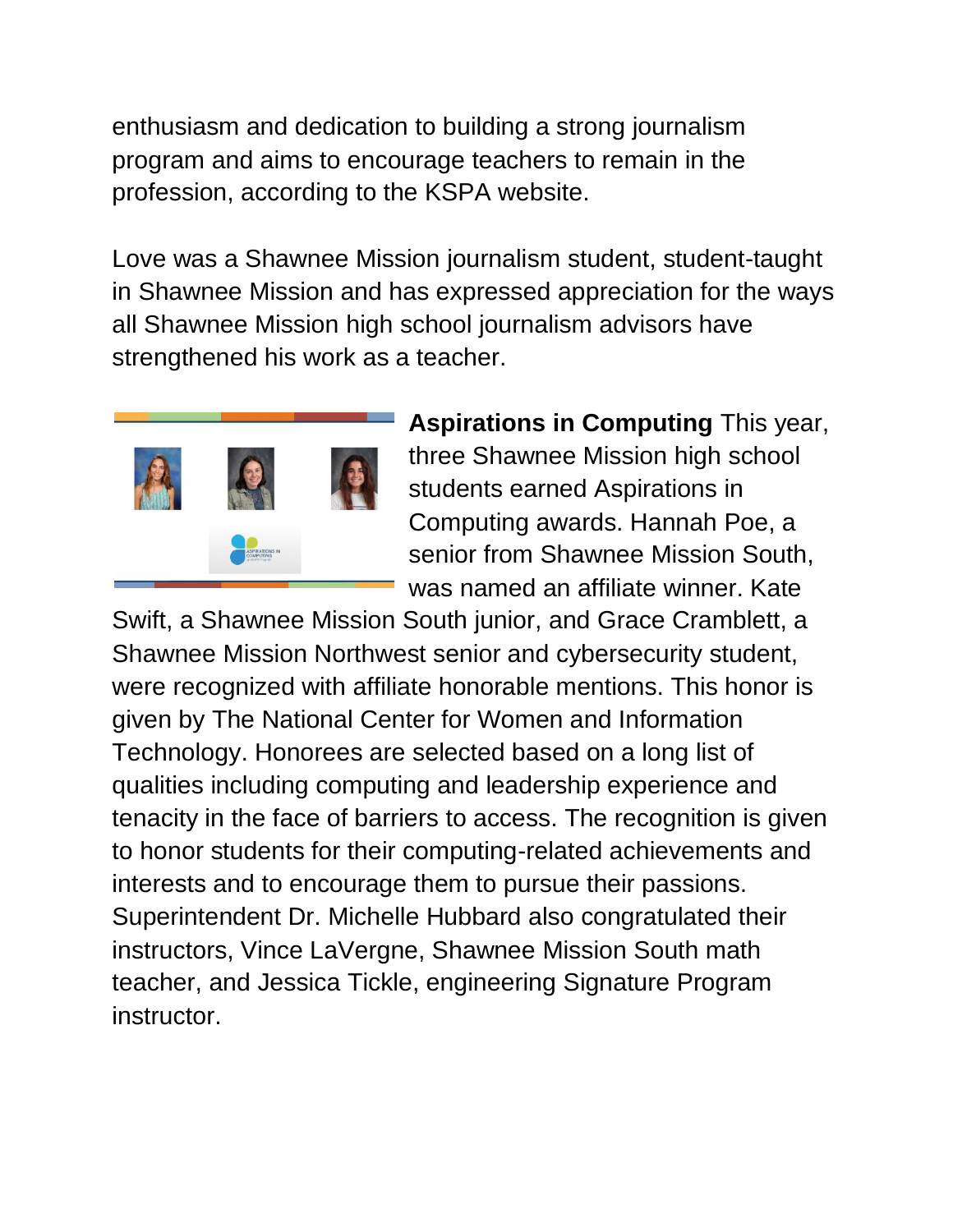

**Animation Top Prize** Sana Soureshjani, Shawnee Mission South Senior and animation Signature Program student, earned first-place recognition at the eMagine media Festival. She was recognized for the

animation she submitted to the 3D Mechanical Model category. Her outstanding work was selected by a panel of industry professionals in a contest that drew students from 26 schools. Superintendent Hubbard congratulated Soureshjani and animation Signature Program teacher Bryan Johnson.



**Hocker Grove Artist** Nirvana Mullin, an eighth-grader from Hocker Grove Middle School, earned a top honor from the Kansas Art Education Association. Mullin's symbolic selfportrait earned a second-place award in the statewide Youth Art Month exhibit. As an honoree, Mullin was recognized in a state ceremony and

received a prize pack with art supplies, a certificate and ribbon. Dr. Hubbard congratulated Mullin and teacher Alyssa Passmore.





**R&D Forum** It's been an awesome time at the Center for Academic Achievement as the SMSD hosts the  $60<sup>th</sup>$  annual R&D Forum. Last week's forum featured the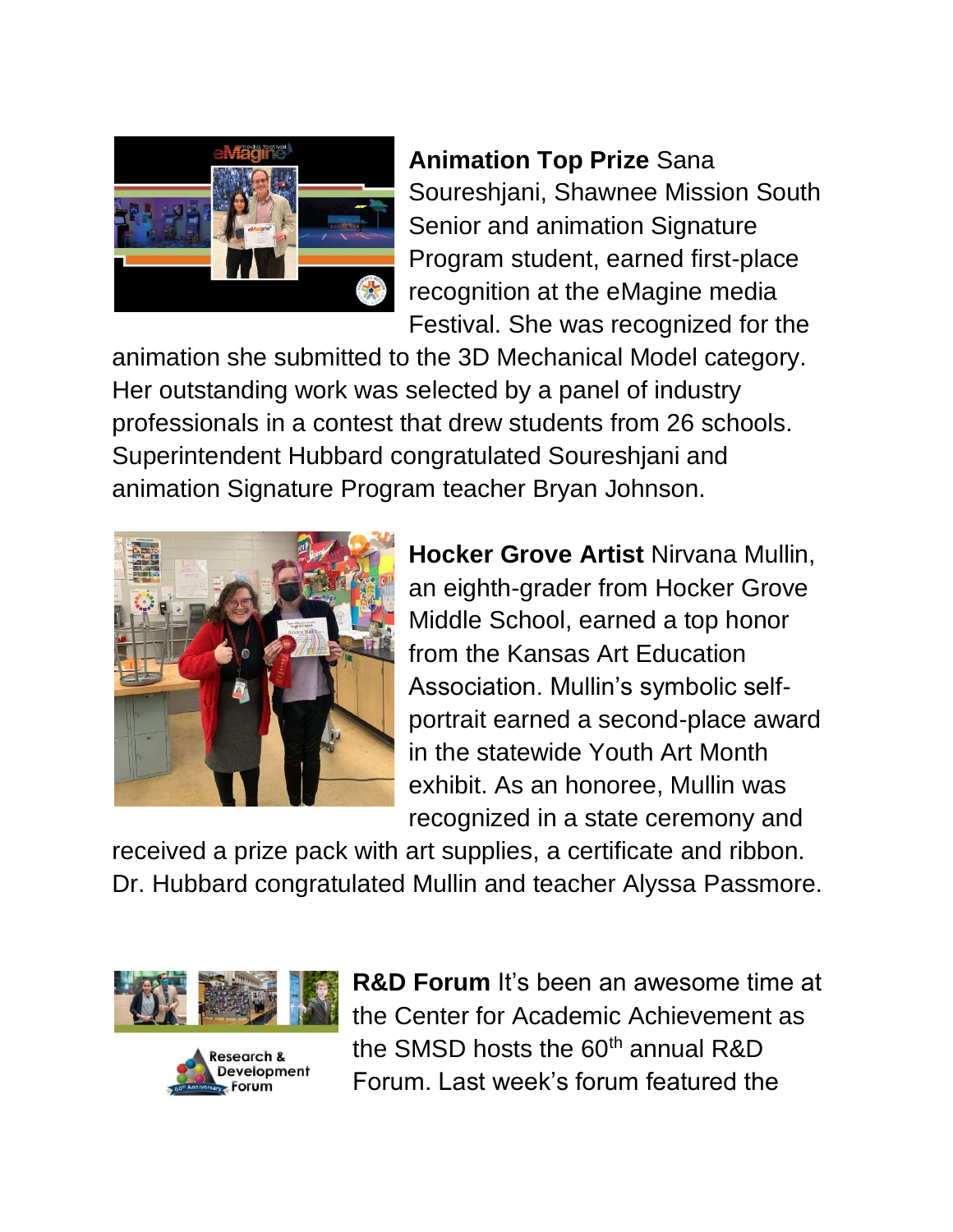middle and high school art showcase and all-grades science showcase. This week, community members are invited to come to the CAA to see the elementary art showcase and Career and Technical Education showcase. [Click here for a full schedule.](https://www.smsd.org/academics/rd-forum) On Saturday from 9 a.m. to 11:30 a.m., everyone is invited to watch the Next Great Idea pitch competition. A link for viewing and for live voting to select a winner will be posted o[n](http://www.smsd.org/) [www.smsd.org.](http://www.smsd.org/) An awards show will be livestreamed starting at 2 p.m. Dr. Hubbard thanked all who have attended the open houses so far, to all students and educators who have put this forum together, and extended thanks to the Regnier Family who have supported the R&D Forum for 60 years.



## **Administrative Professionals Day**

Wednesday, April 27 is Administrative Professionals Day. Superintendent Dr. Michelle Hubbard took a moment during the report to celebrate all administrative professionals in the Shawnee Mission

School District. These individuals help surround students with a community of support and keep day-to-day operations running seamlessly. "To all administrative professionals, thank you for all that you do to support staff, students, and the community," Dr. Hubbard expressed. "Thank you for keeping Shawnee Mission strong."

All Stars